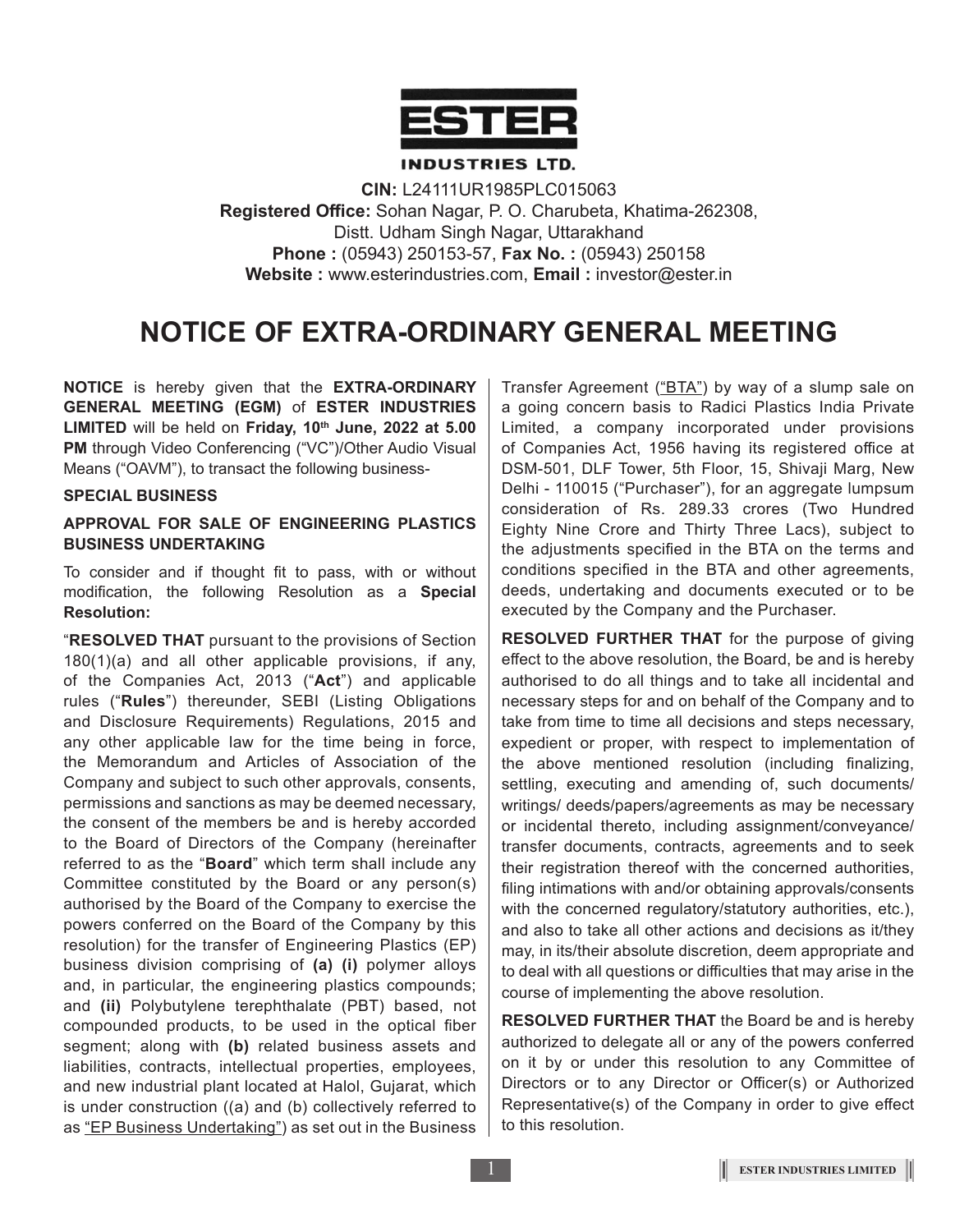**RESOLVED FURTHER THAT** all actions taken by the Board in connection with any matter referred to or contemplated in any of the foregoing resolution are hereby approved, ratified and confirmed in all respect."

#### **By Order of the Board of Directors For Ester Industries Limited**

Sd/- **Diwaker Dinesh Head-Legal & Company Secretary (Membership No.: A22282)**

Place : Gurugram Date: 6<sup>th</sup> May, 2022

# **NOTES**

**1.** In view of the massive outbreak of the COVID-19 pandemic, social distancing is a norm to be followed and pursuant to the Circular No. 14/2020 dated 8th April, 2020, Circular No.17/2020 dated 13th April, 2020 issued by the Ministry of Corporate Affairs (MCA) followed by various circulars for extension of time to conducd EGM through VC/OAVM including Circular no. 20/2021 dated 8th December 2021 and Circular no. 03/2022 dated 5th May 2022 (MCA Circulars), physical attendance of the Members to the Extra-Ordinary General Meeting (EGM) venue is not required and EGM may be held through Video Conferencing (VC) or Other Audio Visual Means (OAVM).

Accordingly EGM of the Company will be convened through Video Conferencing (VC) or Other Audio Visual Means (OAVM) in compliance with applicable provisions of the Companies Act, 2013 and MCA Circulars and Members can attend the ensuing EGM through Video Conferencing (VC) or Other Audio Visual Means (OAVM) and vote through electronic platform during and before the EGM as per the process mentioned in the Notice.

- **2.** In terms of the Companies Act 2013, a member entitled to attend and vote at the EGM is entitled to appoint a proxy to attend and vote on his/ her behalf. Since EGM is being held through VC/OAVM as per MCA circulars, physical attendance of Members has been dispensed with. Accordingly, the facility for appointment of proxies by the Members will not be made available for the EGM and hence the Proxy Form and Attendance Slip are not annexed to this Notice. However, the Body Corporates are entitled to appoint authorised representatives to attend the EGM through VC/OAVM and participate thereat and cast their votes through e-voting.
- **3.** The Deemed venue for the EGM shall be the corporate office of the Company Block A, Plot no. 11, infocity-1, Sector 34, Gurgaon- 122001
- **4.** The Members can join the EGM in the VC/OAVM mode 15 minutes before and after the scheduled time of the commencement of the Meeting by following the procedure mentioned in the Notice. The facility of participation at the EGM through VC/OAVM will be made available for 1000 members on first come first serve basis. However, this number does not include the large Shareholders i.e. Shareholders holding 2% or more shareholding, Promoters, Institutional Investors, Directors, Key Managerial Personnel, the Chairpersons of the Audit Committee, Nomination and Remuneration Committee and Stakeholders Relationship Committee, Auditors etc. who are allowed to attend the EGM without restriction on account of first come first serve basis.
- **5.** The attendance of the Members attending the EGM through VC/OAVM will be counted for the purpose of reckoning the quorum under Section 103 of the Companies Act, 2013.
- **6.** In line with the MCA Circulars, electronic copy of the Notice of the Extra-Ordinary General Meeting of the Company inter-alia indicating the process and manner of e-voting is being sent to all the members whose email IDs are registered with the Company/Depository Participants for communication purposes. The Notice calling the EGM has been uploaded on the website of the Company at **www.esterindustries.com**. The Notice can also be accessed from the websites of the Stock Exchanges i.e. BSE Ltd and National Stock Exchange of India Limited (NSE) at **www.bseindia.com** and **www.nseindia.com** respectively and the EGM Notice is also available on the website of Central Depository Services (India) Limited (CDSL) (agency for providing the Remote e-Voting facility) i.e. **www.evotingindia.com**
- **7.** The Explanatory Statement pursuant to Section 102 of the Companies Act, 2013 for the resolution accompanying in the Notice, is annexed hereto. All documents referred to in this Notice shall be made available for inspection by the Members at the Registered Office of the Company during business hours except Saturday, Sunday and National Holiday from the date hereof up to the date of this EGM.
- **8.** Corporate Members intending to attend and vote during the meeting or by Remote e-voting through their authorized representative(s) pursuant to Section 113 of the Act are requested to send to the Company, a certified copy of the relevant Board Resolution/ Authority Letter/ Power of Attorney, authorising their representatives at Company's email id viz. **investor@ester.in.**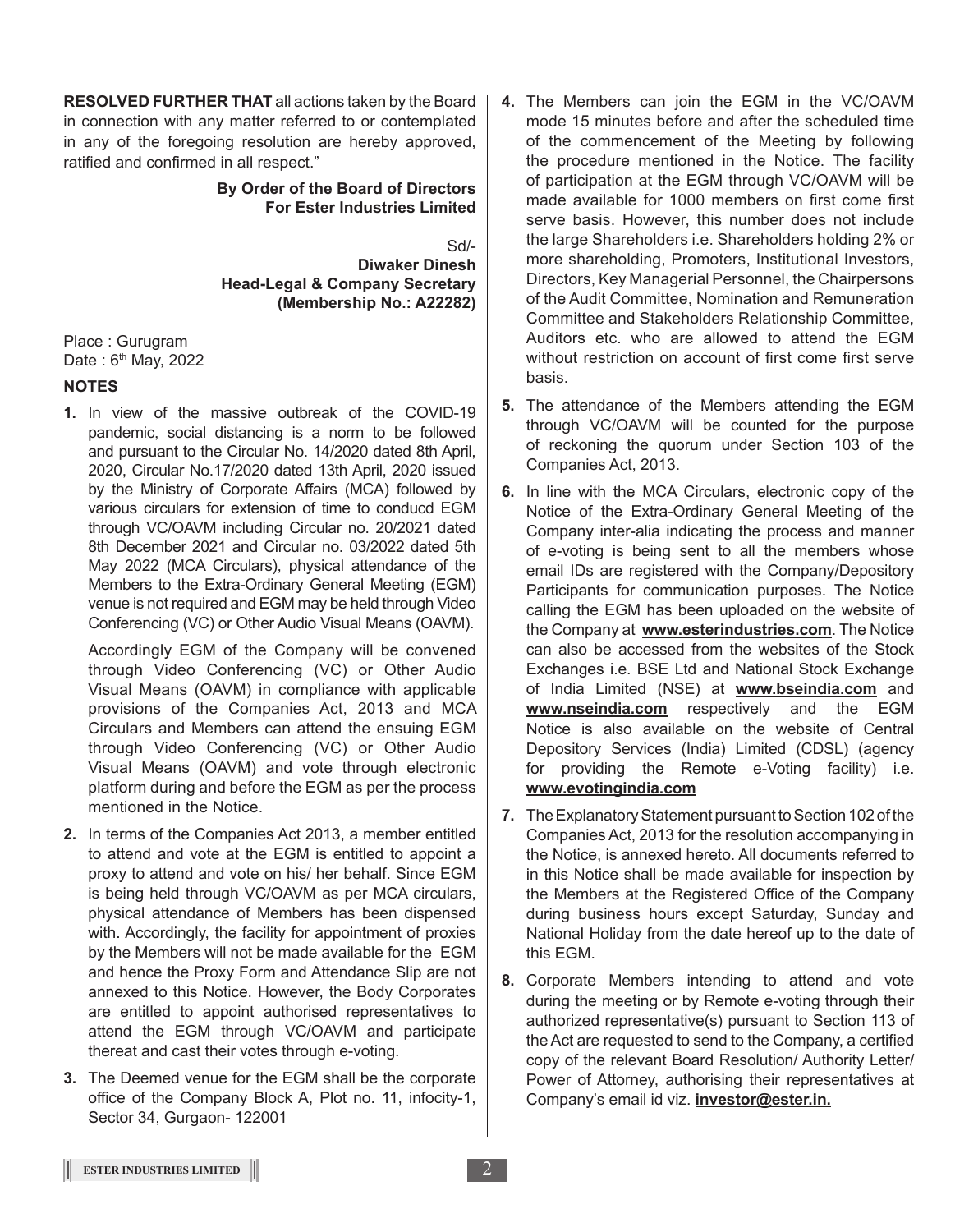- **9.** Since the EGM will be held through VC/OAVM, the Route Map is not annexed in this Notice.
- **10.** The Company is providing facility for voting through electronic means before the date of EGM (Remote e-voting) as prescribed by the Companies (Management and Administration) Rules, 2014 and voting through electronic means during the EGM (E-Poll) available for such Members who are attending the Meeting and have not already cast their vote(s) by Remote e-voting. Information and instructions including details of User ID and password relating to e-voting are provided in the Notice under Note No. 14.
- **11.** In case of joint holders attending the meeting, only such joint holder whose name appears first in the order of names will be entitled to vote.
- **12.** The recorded transcript of the forthcoming EGM on 10<sup>th</sup> June, 2022, shall also be made available on the website of the Company **www.esterindustries.com** in the Investor Relations Section, as soon as possible after the Meeting is over.
- **13.**Pursuant to Section 101 of the Companies Act, 2013 and rules made thereunder, the companies are allowed to send communication to shareholders electronically. We therefore, request you to kindly register/update your email ids with your respective depository participant (in case of dematerialized shares) and Company's registrar and share transfer agent (in case of physical shares).

## **14. VOTING THROUGH ELECTRONIC MEANS**

| <b>Commencement of E-voting</b> | 9.00 AM 7 <sup>th</sup> June, 2022 |
|---------------------------------|------------------------------------|
| End of E-voting                 | 5.00 PM 9th June, 2022             |

- I. Pursuant to the provisions of Section 108 of the Companies Act, 2013 read with Rule 20 of the Companies (Management and Administration) Rules, 2014 and Regulation 44 of SEBI (Listing Obligations & Disclosure Requirements) Regulations, 2015, and the MCA Circulars, the Company is providing facility of remote e-voting before the EGM and E-Poll through Remote E-voting during the EGM to its Members in respect of the business to be transacted at the EGM. For this purpose, the Company has entered into an agreement with Central Depository Services (India) Limited (CDSL) for facilitating voting through electronic means, as the authorized agency which shall provide an electronic platform to give the facility of casting the votes by the members from remote place.
- II. The Members attending the EGM who have not already cast their vote by remote e-voting shall be able to exercise their right at the meeting through

E-Poll. The Members who have cast their vote by remote e-voting prior to the Meeting may also attend the EGM but shall not be entitled to cast their vote again.

- III. A person who has acquired the shares after the dispatch of the Notice of the EGM and is member as on the **Cut-off date i.e. 3rd June, 2022** shall be entitled to exercise his/her vote either through remote e-voting or E-Poll by following the procedure mentioned hereunder.
- IV. The remote e-voting period commences at **9:00 am 7th June, 2022 and ends at 5:00 pm 9th June, 2022**.

The remote e-voting module shall be blocked by CDSL for voting thereafter. Once the vote on a resolution is cast by the member, the member shall not be allowed to change it subsequently.

- V. The voting rights of the members shall be in proportion to their share in the paid up equity share capital of the Company as on the **Cut-off date i.e. 3rd June, 2022**.
- VI. Mr. Akash Jain, Company Secretary in Practice (Membership No. F9617 and COP No. 9432) has been appointed as the Scrutinizer for conducting the e-voting process in accordance with the law and in a fair and transparent manner.

The Scrutinizer shall immediately after the conclusion of voting at the EGM, unblock the votes cast through Remote e-voting and E-Poll, in the presence of at least two witnesses not in the employment of the Company and make, not later than 2 working days of the conclusion of the Meeting, a consolidated Scrutinizer's Report of the total votes cast in favour or against, if any, forthwith to the Chairman of the Company or any person authorized by him in writing and the Results shall be declared by the Chairman or any person authorized by him thereafter.

The Results declared along with the Scrutinizer's Report shall be placed on the website of the Company **www.esterindustries.com** and on the website of CDSL viz. **www.evotingindia.com** immediately after the declaration of Result by the Chairman or any person authorized by him in writing. The Results shall also be simultaneously forwarded to the National Stock Exchange of India Limited and BSE Limited. The result of the voting, with details of the number of votes cast for and against the Resolution, invalid votes and whether the Resolution has been carried or not shall also be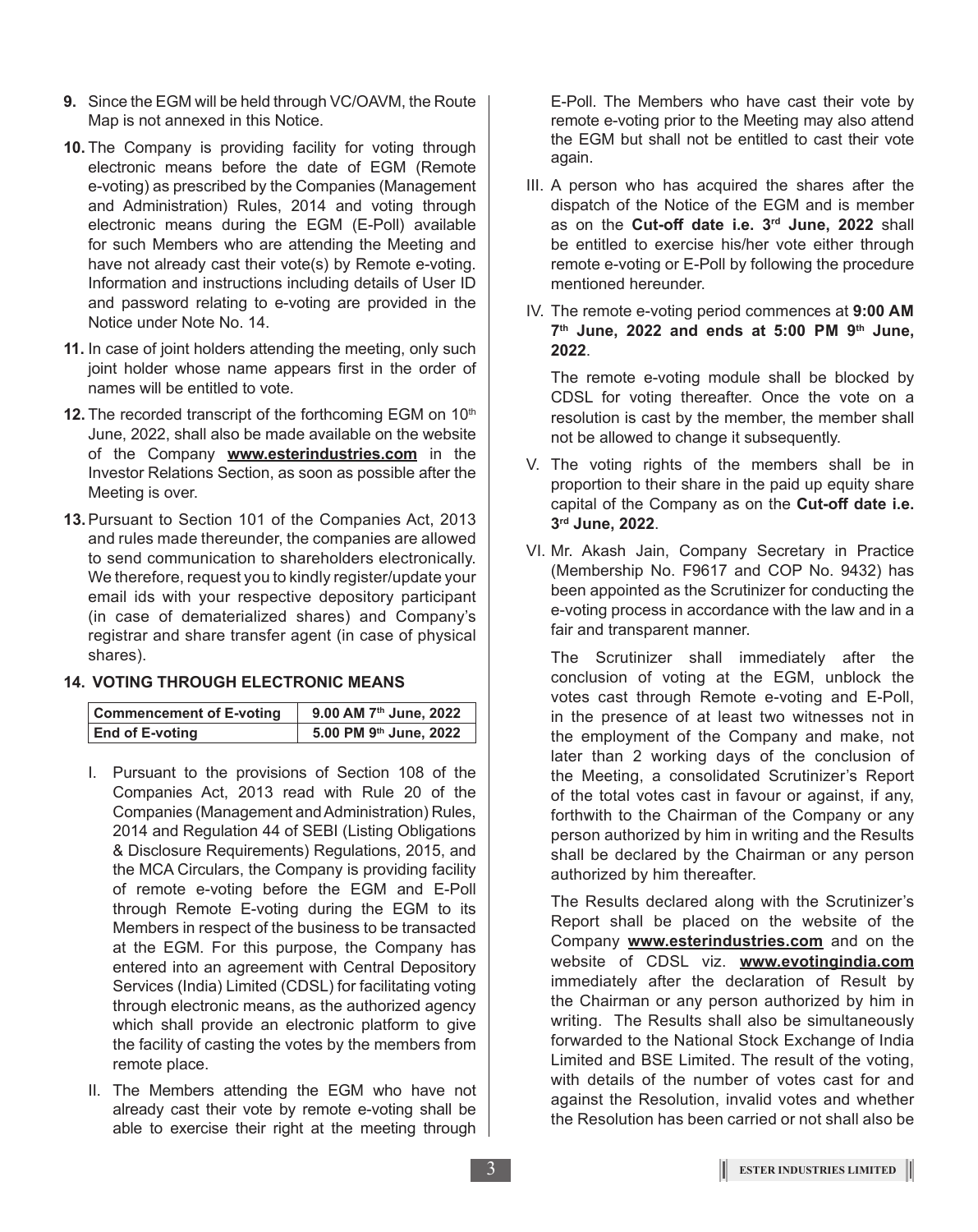displayed on the Notice Board of the company at its Registered Office and its Head Office.

#### **THE PROCESS AND MANNER FOR REMOTE E-VOTING ARE AS UNDER:**

The instructions for members for voting electronically are as under:-

*For Shareholders holding shares in Physical Form and Shareholders other than Individual Shareholders holding shares in demat form:*

- I. The shareholders should log on to the e-voting website **www.evotingindia.com**.
- II. Click on "Shareholders" module.
- III. Now enter your User ID
	- A. For CDSL: 16 digits beneficiary ID,
	- B. For NSDL: 8 Character DP ID followed by 8 Digits Client ID,
	- C. Shareholders holding shares in Physical Form should enter Folio Number registered with the Company.
- IV. Next enter the Image Verification as displayed and Click on Login.
- V. If you are holding shares in demat form and had logged on to **www.evotingindia.com** and voted on an earlier e-voting of any company, then your existing password is to be used.
- VI. If you are a first-time user follow the steps given below:

|     | For Shareholders holding shares<br>in Physical Form and Shareholders<br>other than Individual Shareholders<br>holding shares in demat form                                                 |
|-----|--------------------------------------------------------------------------------------------------------------------------------------------------------------------------------------------|
| PAN | Enter your 10 digit alpha-numeric<br>*PAN issued by Income Tax<br>Department (Applicable for both<br>demat shareholders as well as<br>physical shareholders)                               |
|     | *Shareholders who have not updated<br>their PAN with the Company/<br>Depository Participant are requested<br>to use the sequence number sent by<br>Company/RTA or contact Company/<br>RTA. |

| <b>Dividend</b> | Enter the Dividend Bank Details or     |
|-----------------|----------------------------------------|
| <b>Bank</b>     | Date of Birth (in dd/mm/yyyy format)   |
| Details         | as recorded in your demat account      |
| <b>OR</b> Date  | or in the company records in order     |
| of Birth        | to login.                              |
| $(DOB)^#$       | # If both the details are not recorded |
|                 | with the depository or company, please |
|                 | enter the member id / folio number in  |
|                 | the Dividend Bank details field.       |

- VII. After entering these details appropriately, click on "SUBMIT" tab.
- VIII. Shareholders holding shares in physical form will then directly reach the Company selection screen. However, shareholders holding shares in demat form will now reach 'Password Creation' menu wherein they are required to mandatorily enter their login password in the new password field. Kindly note that this password is to be also used by the demat holders for voting for resolutions of any other company on which they are eligible to vote, provided that company opts for e-voting through CDSL platform. It is strongly recommended not to share your password with any other person and take utmost care to keep your password confidential.
- IX. For shareholders holding shares in physical form, the details can be used only for e-voting on the resolutions contained in this Notice.
- X. Click on the EVSN for ESTER INDUSTRIES LIMITED.
- XI. On the voting page, you will see "RESOLUTION DESCRIPTION" and against the same the option "YES/ NO" for voting. Select the option YES or NO as desired. The option YES implies that you assent to the Resolution and option NO implies that you dissent to the Resolution.
- XII. Click on the "RESOLUTIONS FILE LINK" if you wish to view the entire Resolution details.
- XIII. After selecting the resolution, you have decided to vote on, click on "SUBMIT". A confirmation box will be displayed. If you wish to confirm your vote, click on "OK", else to change your vote, click on "CANCEL" and accordingly modify your vote.
- XIV. Once you "CONFIRM" your vote on the resolution, you will not be allowed to modify your vote.
- XV. You can also take a print of the votes cast by clicking on "Click here to print" option on the Voting page.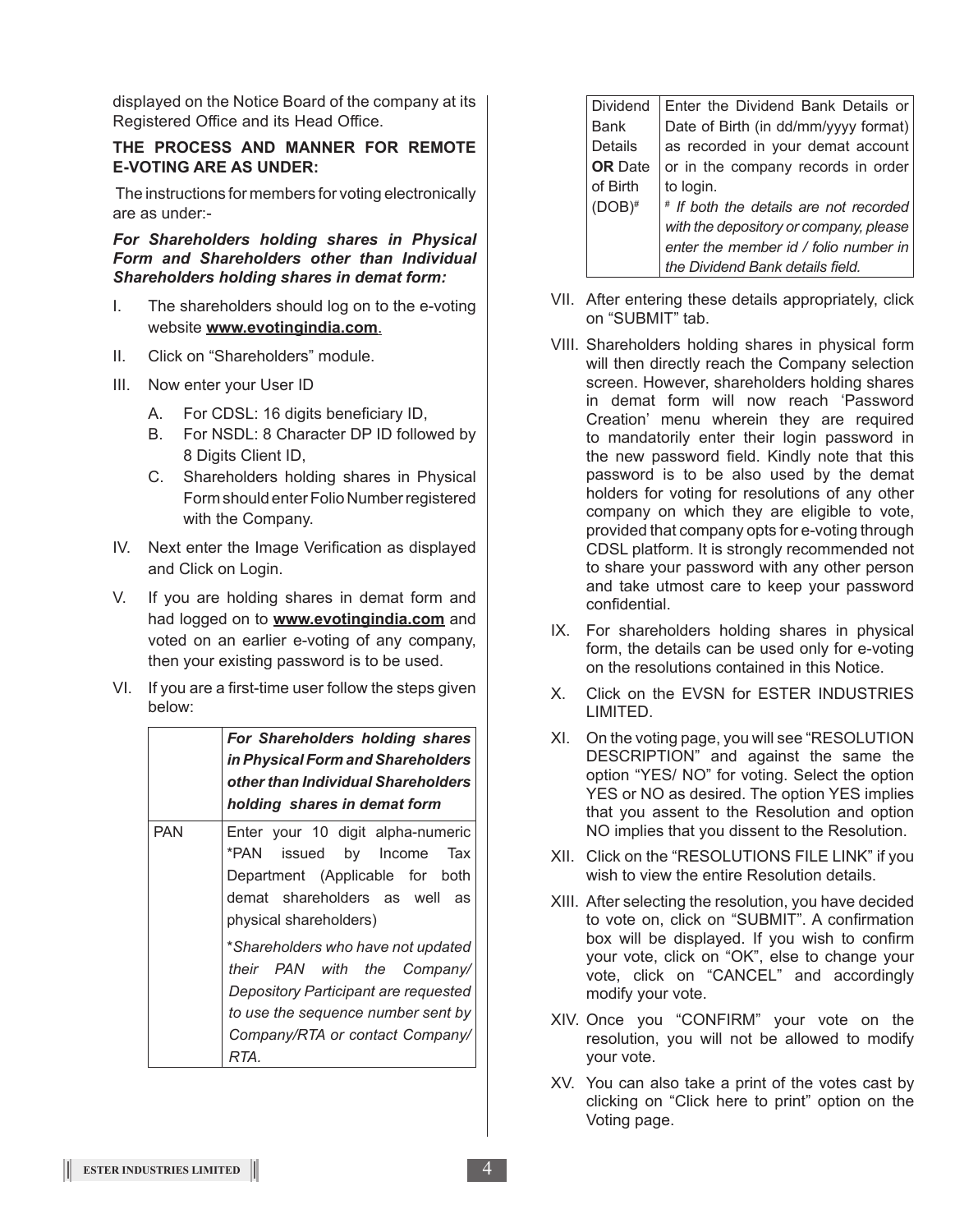- XVI. If a demat account holder has forgotten the login password then Enter the User ID and the image verification code and click on Forgot Password & enter the details as prompted by the system.
- XVII. **Additional Facility for Non Individual Shareholders and Custodians**
	- Non-Individual shareholders (i.e. other than Individuals, HUF, NRI etc.) and Custodians are required to log on to **www.evotingindia.com** and register themselves in the "Corporates" module.
	- A scanned copy of the Registration Form bearing the stamp and sign of the entity should be emailed to **helpdesk.evoting@cdslindia.com**.
	- After receiving the login details a Compliance User should be created using the admin login and password. The Compliance User would be able to link the account(s) for which they wish to vote on.
- The list of accounts linked in<br>the login should be mailed to the login should be mailed to **helpdesk.evoting@cdslindia.com** and on approval of the accounts they would be able to cast their vote.
- A scanned copy of the Board Resolution and Power of Attorney (POA) which they have issued in favour of the Custodian, if any, should be uploaded in PDF format in the system for the scrutinizer to verify the same.
- Alternatively Non Individual shareholders are required to send the relevant Board Resolution/ Authority letter etc. together with attested specimen signature of the duly authorized signatory who are authorized to vote, to the Scrutinizer and to the Company at the email address viz; **investor@ester.in** (designated email address by company), if they have voted from individual tab & not uploaded same in the CDSL e-voting system for the scrutinizer to verify the same.

| Type of<br>shareholders                                                               | <b>Login Method</b>                                                                                                                                                                                                                                                                                                                                                                                                                                                                                                                                                                                                                                                                                                                                                                                                                                                                                                                                                                                                                                                                                                                                                                                                                                                                                                                                                                                                                                                                                                                                                                                                                         |
|---------------------------------------------------------------------------------------|---------------------------------------------------------------------------------------------------------------------------------------------------------------------------------------------------------------------------------------------------------------------------------------------------------------------------------------------------------------------------------------------------------------------------------------------------------------------------------------------------------------------------------------------------------------------------------------------------------------------------------------------------------------------------------------------------------------------------------------------------------------------------------------------------------------------------------------------------------------------------------------------------------------------------------------------------------------------------------------------------------------------------------------------------------------------------------------------------------------------------------------------------------------------------------------------------------------------------------------------------------------------------------------------------------------------------------------------------------------------------------------------------------------------------------------------------------------------------------------------------------------------------------------------------------------------------------------------------------------------------------------------|
| Individual<br>Shareholders<br>holding securities<br>in Demat mode<br>with CDSL        | 1) If you have opted for CDSL Easi / Easiest facility, you can login through your existing user id and<br>password. Option will be made available to reach e-voting page without any further authentication.<br>The URL to login to Easi / Easiest are <b>https://web.cdslindia.com/myeasi/Home/Login</b> or visit<br>www.cdslindia.com and click on Login icon and select New System Myeasi.<br>2) After successful login the Easi/ Easiest you will be able to see the e-voting option for ESTER<br>INDUSTRIES LIMITED. On clicking the e-voting option, you will be able to see e-voting page of<br>the e-voting service provider for casting your vote during the remote e-voting period or joining<br>virtual meeting & voting during the meeting. Additionally, there is also links provided to access the<br>system of CDSL (Service Provider), so that you can visit the e-voting service providers' website<br>directly.<br>3) If the you are not registered for Easi/Easiest, option to register is available at<br>https://web.cdslindia.com/myeasi/Registration/EasiRegistration<br>4) Alternatively, you can directly access e-voting page by providing Demat Account Number<br>and PAN No. from a e-voting link available on <b>www.cdslindia.com</b> home page or click on<br>https://evoting.cdslindia.com/Evoting/EvotingLogin The system will authenticate you by<br>sending OTP on registered Mobile & Email as recorded in the Demat Account. After successful<br>authentication, you will be able to see the e-voting option where the e-voting is in progress and<br>also able to directly access the system of CDSL. |
| Individual<br>Shareholders<br>holding securities<br>in demat mode<br>with <b>NSDL</b> | 1) If you are already registered for NSDL IDeAS facility, please visit the e-Services website<br>of NSDL. Open web browser by typing the following URL: https://eservices.nsdl.com<br>either on a Personal Computer or on a mobile. Once the home page of e-Services is launched,<br>click on the "Beneficial Owner" icon under                                                                                                                                                                                                                                                                                                                                                                                                                                                                                                                                                                                                                                                                                                                                                                                                                                                                                                                                                                                                                                                                                                                                                                                                                                                                                                             |

# **For Individual Shareholders holding shares in Demat Form:**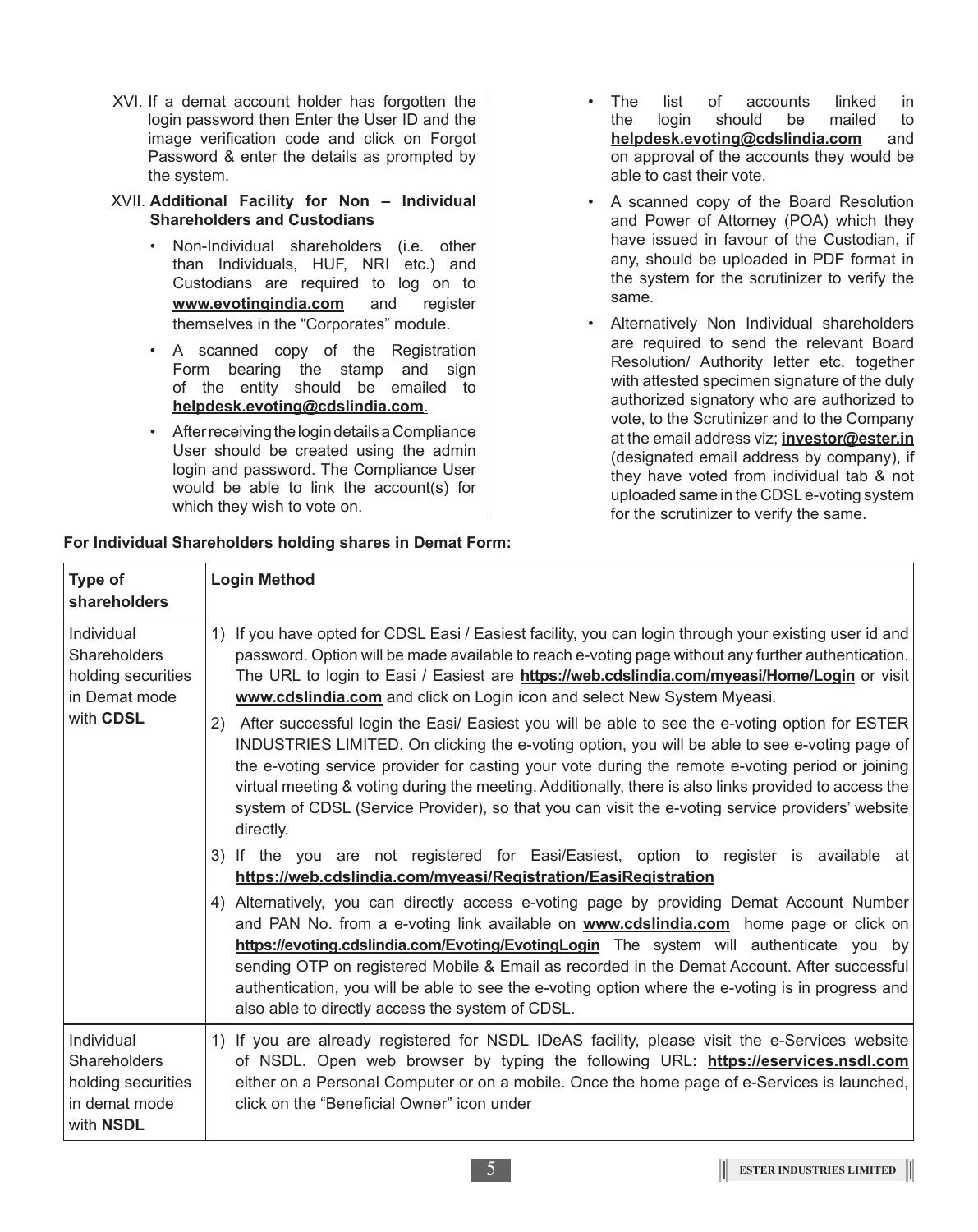| Type of<br>shareholders                                                                                                         | <b>Login Method</b>                                                                                                                                                                                                                                                                                                                                                                                                                                                                                                                                                                                                                                                                                                                                                                                                                                                                  |
|---------------------------------------------------------------------------------------------------------------------------------|--------------------------------------------------------------------------------------------------------------------------------------------------------------------------------------------------------------------------------------------------------------------------------------------------------------------------------------------------------------------------------------------------------------------------------------------------------------------------------------------------------------------------------------------------------------------------------------------------------------------------------------------------------------------------------------------------------------------------------------------------------------------------------------------------------------------------------------------------------------------------------------|
|                                                                                                                                 | "Login" which is available under 'IDeAS' section. A new screen will open. You will have to enter<br>your User ID and Password. After successful authentication, you will be able to see e-voting<br>services. Click on "Access to e-voting" under e-voting services and you will be able to see<br>e-voting page. Click on ESTER INDUSTRIES LIMITED or CDSL (Service Provider) and you<br>will be redirected to e-voting service provider website for casting your vote during the remote<br>e-voting period or joining virtual meeting & voting during the meeting.                                                                                                                                                                                                                                                                                                                 |
|                                                                                                                                 | 2) If you are not registered for IDeAS e-Services, option to register is available at https://eservices.<br>nsdl.com. Select "Register Online for IDeAS" Portal or click at https://eservices.nsdl.com/<br>SecureWeb/ IdeasDirectReg.jsp                                                                                                                                                                                                                                                                                                                                                                                                                                                                                                                                                                                                                                             |
|                                                                                                                                 | 3) Visit the e-voting website of NSDL. Open web browser by typing the following URL:<br>https://www.evoting.nsdl.com/ either on a Personal Computer or on a mobile. Once the home<br>page of e-voting system is launched, click on the icon "Login" which is available under 'Shareholder/<br>Member' section. A new screen will open. You will have to enter your User ID (i.e. your sixteen digit<br>demat account number hold with NSDL), Password/OTP and a Verification Code as shown on the<br>screen. After successful authentication, you will be redirected to NSDL Depository site wherein you<br>can see e-voting page. Click on ESTER INDUSTRIES LIMITED or CDSL (Service Provider) and<br>you will be redirected to e-voting service provider website for casting your vote during the remote<br>e-voting period or joining virtual meeting & voting during the meeting |
| Individual<br>Shareholders<br>(holding securities<br>in demat mode)<br>login through<br>their Depository<br><b>Participants</b> | You can also login using the login credentials of your demat account through your Depository<br>Participant registered with NSDL/CDSL for e-voting facility. After Successful login, you will be able<br>to see e-voting option. Once you click on e-voting option, you will be redirected to NSDL/CDSL<br>Depository site after successful authentication, wherein you can see e-voting feature. Click on<br>ESTER INDUSTRIES LIMITED or CDSL (Service Provider) and you will be redirected to e-voting<br>service provider website for casting your vote during the remote e-voting period or joining virtual<br>meeting & voting during the meeting.                                                                                                                                                                                                                              |

**Important note:** *Members who are unable to retrieve User ID/ Password are advised to use Forget User ID and Forget Password option available at above mentioned website.*

**Helpdesk for Individual Shareholders holding securities in demat mode for any technical issues related to login through Depository i.e. CDSL and NSDL**

| Login type                  | <b>Helpdesk details</b>                                                                                                                                                                                                                |
|-----------------------------|----------------------------------------------------------------------------------------------------------------------------------------------------------------------------------------------------------------------------------------|
| Demat mode with <b>CDSL</b> | Individual Shareholders holding securities in   Members facing any technical issue in login can contact CDSL helpdesk<br>by sending a request at <b>helpdesk.evoting@cdslindia.com</b> or contact at<br>1800 22 55 33                  |
| Demat mode with NSDL        | Individual Shareholders holding securities in  Members facing any technical issue in login can contact NSDL helpdesk by<br>sending a request at <b>evoting@nsdl.co.in</b> or call at toll free no.: 1800 1020<br>990 and 1800 22 44 30 |

# **15. THE INSTRUCTIONS FOR MEMBERS FOR E-VOTING ON THE DAY OF THE EGM (E-POLL) ARE AS UNDER:-**

- a. The procedure for e-voting on the day of the EGM is same as the instructions mentioned above for Remote e-voting in Note No. 14.
- b. Only those shareholders, who are present in the EGM through VC/OAVM facility and have not casted their vote on the Resolutions through Remote

e-voting and are otherwise not barred from doing so, shall be eligible to vote through E-Poll available during the EGM.

c. If Votes are cast by the shareholders through the e-voting available during the EGM and if the same shareholders have not participated in the meeting through VC/OAVM facility, then the votes cast by such shareholders shall be considered invalid as the facility of e-voting during the meeting is available only to the shareholders attending the meeting.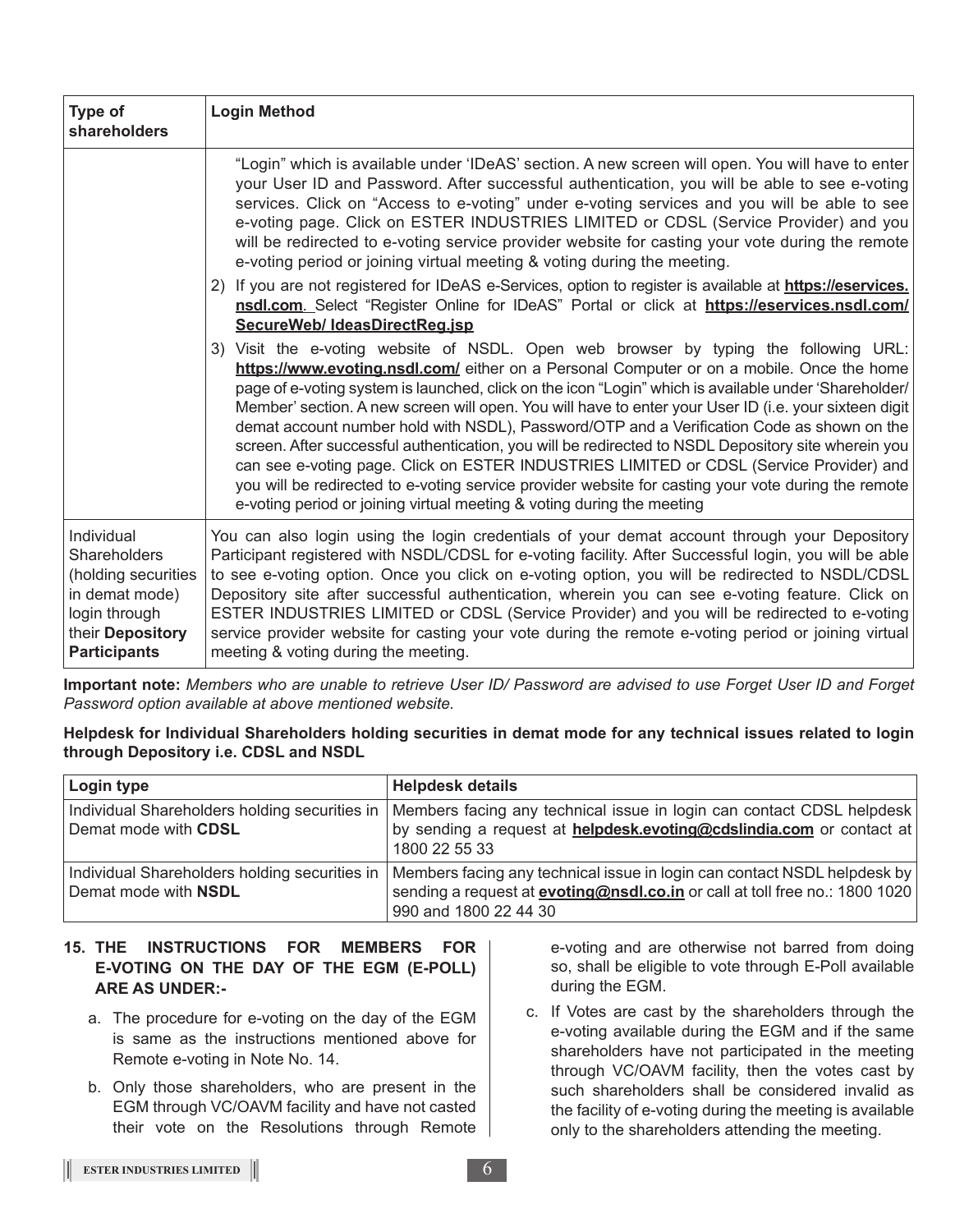- d. Shareholders who have voted through Remote e-voting before EGM will be eligible to attend the EGM. However, they will not be eligible to vote at the EGM.
- **16. PROCESS FOR THOSE SHAREHOLDERS WHOSE EMAIL ADDRESSES ARE NOT REGISTERED WITH THE COMPANY/ DEPOSITORIES FOR OBTAINING LOGIN CREDENTIALS FOR E-VOTING FOR THE RESOLUTION PROPOSED IN THIS NOTICE:** 
	- **Physical shareholders-** please provide necessary details like Folio No., Name of shareholder, scanned copy of the share certificate (front and back), PAN (self-attested scanned copy of PAN card), AADHAR (self-attested scanned copy of Aadhaar Card) by email to RTA / Company email id at **info@masserv.com** or **investor@ester.in**
	- **Demat shareholders (other than Individual):**  please provide Demat account details (CDSL-16 digit beneficiary ID or NSDL-16 digit DPID + CLID), Name, client master or copy of Consolidated Account Statement, PAN (self-attested scanned copy of PAN card), AADHAR (self-attested scanned copy of Aadhaar Card) to RTA / Company email id at **info@masserv.com** or **investor@ester.in.**

## **17. INSTRUCTIONS FOR MEMBERS FOR ATTENDING THE EGM THROUGH VC/OAVM**

- a) Members will be provided with a facility to attend the EGM through VC/OAVM or view the live webcast of EGM through the CDSL e-Voting system. Members may access the EGM by following the procedure stated in note No. 14. The link for VC/OAVM will be available in shareholder/members login where the EVSN of Company will be displayed.
- b) Facility of joining the EGM through VC / OAVM shall open 15 minutes before and after the scheduled time of the commencement of the EGM and will be available for Members on first come first serve basis.
- c) Members are encouraged to join the Meeting through Laptops for better experience.
- d) Members will be required to allow Camera and use Internet with a good speed to avoid any disturbance during the meeting.
- e) Please note that Participants Connecting from Mobile Devices or Tablets or through Laptop connecting via Mobile Hotspot may experience Audio/Video

loss due to fluctuation in their respective network. It is therefore recommended to use Stable Wi-Fi or LAN Connection to mitigate any kind of aforesaid glitches.

- f) Members who would like to express their views or ask questions during the EGM must register themselves as a speaker by sending their request from their registered email address mentioning their Name, DP ID and Client ID/ Folio Number, PAN, Mobile Number at **investor@ester.in** at least 7 days before the date of the EGM. The Company reserves the right to restrict the number of speakers depending on the availability of time for the EGM.
- g) The shareholders who do not wish to speak during the EGM/ who have not registered themselves, but have queries may send their queries in advance 7 days prior to meeting mentioning their Name, DP ID and Client ID/ Folio Number, PAN, Mobile Number at **investor@ester.in**. These queries will be replied by the company suitably by email or during the Meeting.
- **18.** The Resolution, if passed by a requisite majority, shall be deemed to have been passed on the date of the EGM.
- **19.** In case you have any queries or issues regarding e-voting and/or attending the EGM through VC/ OAVM facility, you may refer the Frequently Asked Questions ("FAQs") and e-voting manual available at **www.evotingindia.com** under help section or contact 1800 22 55 33. All grievances connected with the facility for voting by electronic means may be addressed to Mr. Rakesh Dalvi, Sr. Manager, Central Depository Services (India) Limited (CDSL), at A Wing, 25th Floor, Marathon Futurex, Mafatlal Mill Compounds, N M Joshi Marg, Lower Parel (East), Mumbai - 400013 or send an email to **helpdesk.evoting@cdslindia.com** or call on 1800 22 55 33.
- **20.** The investors may contact the Company Secretary for redressal of their grievances/queries. For this purpose, they may either write to him at the Registered office address or Head Office address or e-mail their grievances/ queries to the Company Secretary as detailed below –

## **Registered Office:**

Sohan Nagar, PO Charubeta, Khatima-262308, Distt. Udham Singh Nagar, Uttarakhand